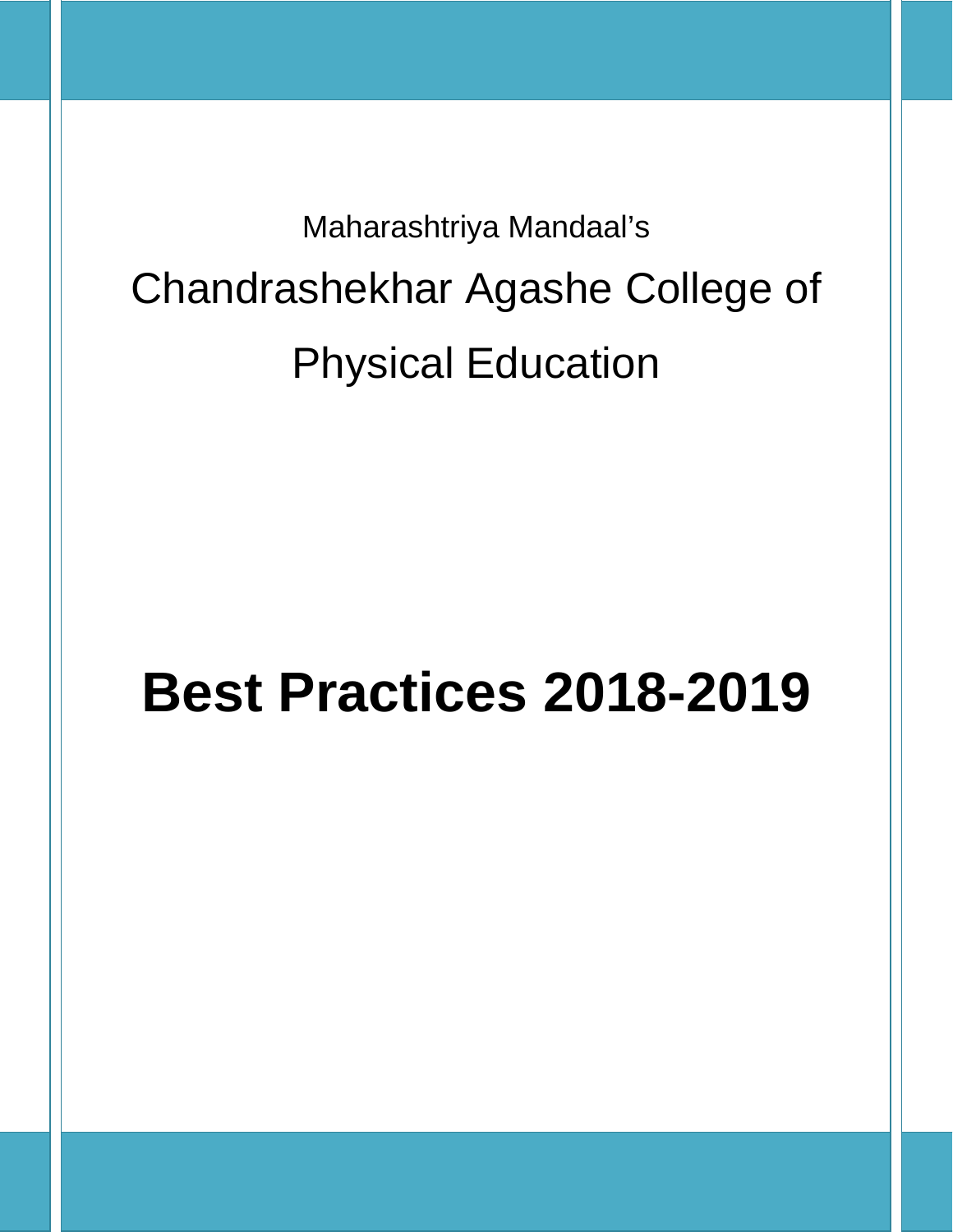#### **1. Attendance**

#### **Context that required initiation of the practice (100-200 words):**

Attendance has been an issue at all working and educational sectors. We at CACPE at very strict for Attendance and hence in order to regularize the Attendance we have many measures taken. Regular attendance of Practical and Theory classes is taken and recorded. Students not attending the program or class are identified every day and are reasoned for not attending class. Valid reasons – medical, Sports Competition or others are considered whereas students with invalid reasons are noted absent. Attendance record of only regular absent students was checked. The attendance record was seen at the end of the academic year and the student or faculty had no idea what to do of the situation. It was further decided to check attendance records monthly and students who fail to achieve recommended percentage of attendance were given written notice and were cautioned to regularly attend the theory and practical teaching. The defaulters were not allowed for the theory or practical exams which they had not regularly attended.

#### **Objectives of the practice (50-60 words):**

Increase / Familiarize student to regular attendance

#### **Practice (250-300 words):**

Attendance for Theory and Practical teaching was recorded and maintained. Monthly notice showing attendance records were displayed on the notice board and defaulters were not allowed to appear the concerned assessment and were given verbal caution. Students found defulters regularly were cautioned and caution letter were sent to guardians. Students who fail to achieve 75% of attendance (according to university rules) were not allowed to appear for final examination and had to re-attend the sessions next semester. The college has maintained this practice very meticulously and no defaulter student is exempted from this practice.

## **Obstacles faced if any and strategies adopted to overcome them (150-200 words): Obstacles:**

- Difficult to maintain records
- Disputes with students regarding attendance

#### **Strategies adopted:**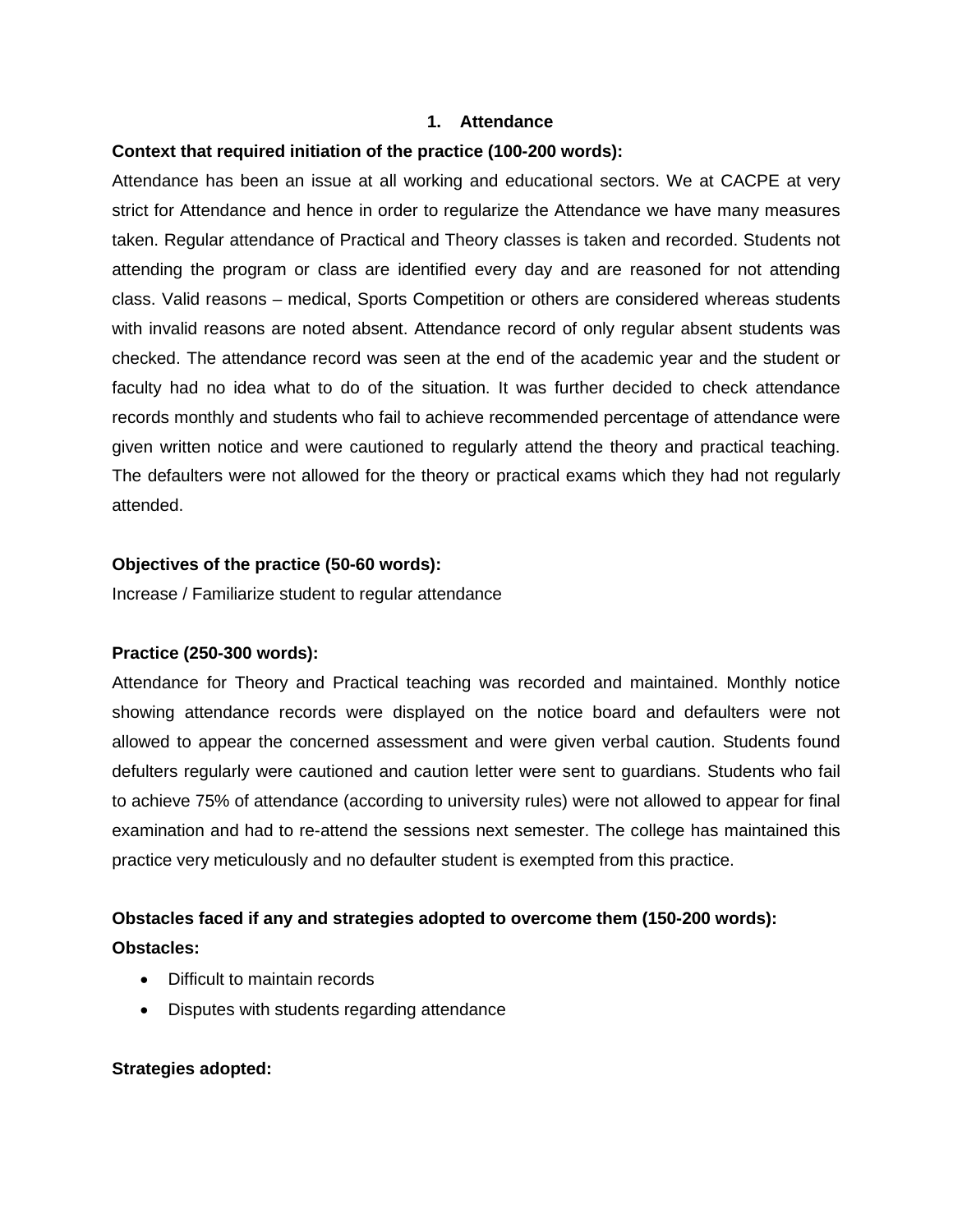• The college is in search of Software which will maintain attendance and also notify student about the daily attendance.

## **Impact of the practice (1000 words):**

- Increase in attendance at theory and practical teaching
- Regular/Monthly display of the attendance identifies defaulter students were early and is easy for students also to increase the percentage of attendance at the end of semester or academic year.

#### **Resources required:**

Faculty & Office staff to keep records and maintain records and displays regarding attendance.

## **Contact person for further details:**

Dr. Sopan Kangane

## **2. Ground Practical Examination by two Examiners**

## **Context that required initiation of the practice (100-200 words):**

Initially the ground practical assessment was done by faculty who teaches the session. The assessment seemed to very subjective and students felt that the assessment was biased. So to decrease the subjectivity and biasness the practice of having two examiners for ground practical examination was started.

## **Objectives of the practice (50-60 words):**

To reduce subjectivity in assessment of practical examination

## **Practice (250-300 words):**

The observation of the practical session is done by the subject expert and one another expert of the subject. The assessment is done by both individually by using given rubric. The assessment done by both are added and average is calculated. The average score of both the observer is the final score of the student teacher. The scores are then displayed on notice board and if student teacher finds any discrepancy in the scores then meets the subject expert and then the issue is studied. If discrepancy is found changes are made and then are added to the final score of the student teacher.